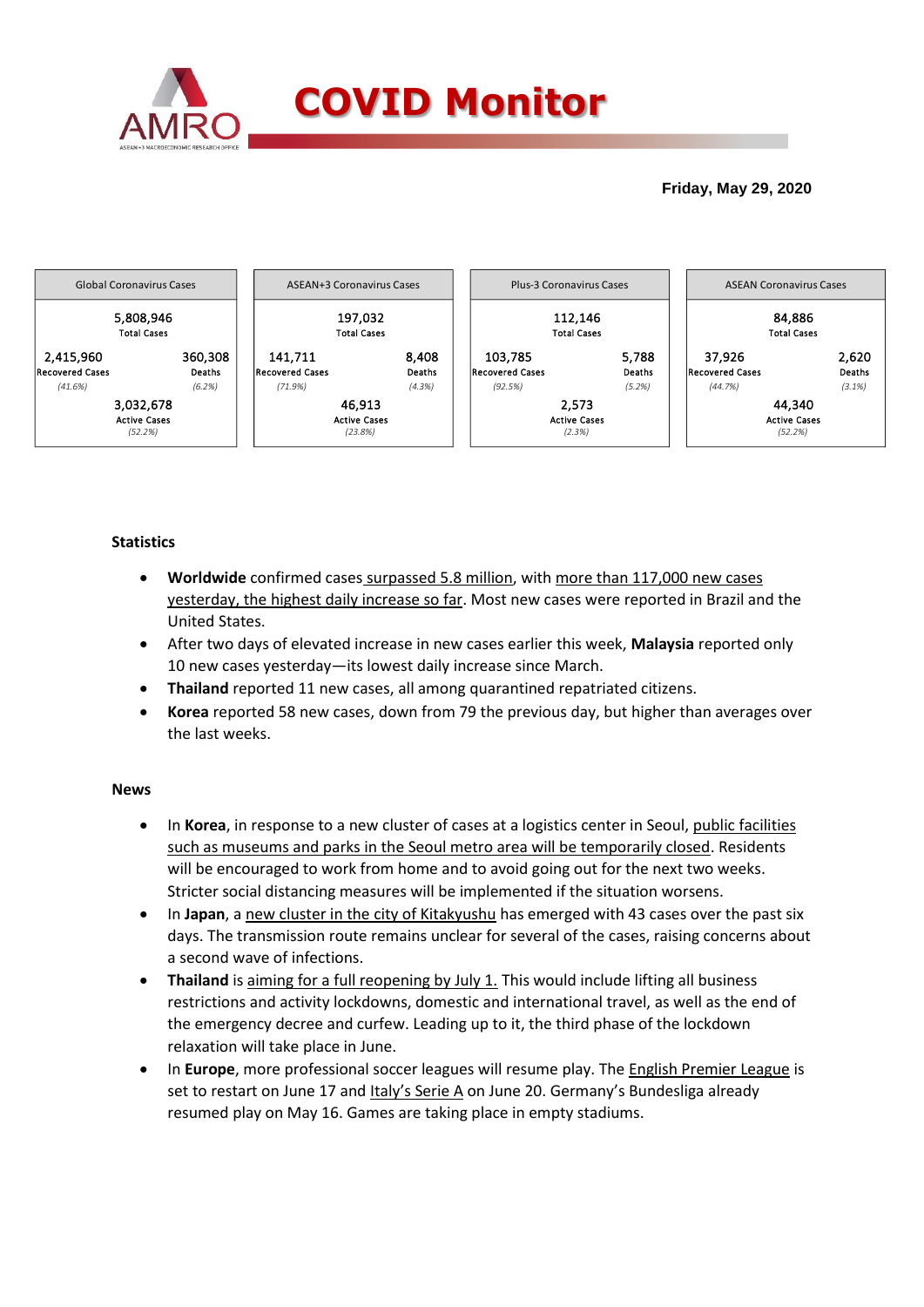

#### Overview of Confirmed COVID-19 Cases

Data as of 28/5/2020

| <b>Total</b><br>Cases per 1M<br><b>New Cases</b><br><b>New Cases</b><br>∆% New<br><b>Total</b><br><b>New</b><br><b>Fatality</b><br><b>Total</b><br>Recovery<br>Active<br><b>New</b><br><b>ANew</b><br>Economy<br>Rate $(%)2$<br>$(7$ -day avg) <sup>1</sup><br><b>Deaths</b><br>Rate (%)<br>Cases<br>Population<br>Cases<br>per 1M Pop.<br>Cases<br>Cases<br><b>Deaths</b><br><b>Recovered</b><br>Cases<br>Global<br>5,808,946<br>117,156<br>14,992<br>2.1<br>360,308<br>4,679<br>6.2<br>2,415,960<br>41.6<br>3,032,678<br>197,032<br>$-23$<br>0.9<br>46,913<br>ASEAN+3<br>1,710<br>8,408<br>63<br>4.3<br>141,711<br>71.9<br>Plus-3<br>90<br>$-20$<br>0.1<br>5,788<br>23<br>5.2<br>103,785<br>92.5<br>2,573<br>112,146<br>$-3$<br>1,620<br>1.9<br>40<br>3.1<br><b>ASEAN</b><br>84,886<br>2,620<br>37,926<br>44.7<br>44,340<br>82,995<br>59<br>$-2$<br>0.0<br>4,634<br>94.3<br>70<br>China<br>$\pmb{0}$<br>0.0<br>$\pmb{0}$<br>5.6<br>78,291<br>$\mathbf 0$<br>$\pmb{0}$<br>140<br>0.0<br>$-1$<br>0.0<br>0.4<br>1,035<br>97.1<br>27<br>Hong Kong, China<br>1,066<br>4<br>32<br>0.3<br>0.2<br>881<br>23<br>14,096<br>16,683<br>133<br>$\overline{4}$<br>5.3<br>84.5<br>1,706<br>Japan<br>219<br>58<br>$-21$<br>0.5<br>0<br>90.9<br>770<br>11,402<br>1.1<br>269<br>2.4<br>10,363<br>Korea<br>91<br>24,538<br>687<br>2.5<br>$\mathbf{1}$<br>2.9<br>1,496<br>23<br>6.1<br>25.4<br>16,802<br>Indonesia<br>6,240<br>0.3<br>7,629<br>230<br>10<br>$-5$<br>0.1<br>115<br>$\pmb{0}$<br>1.5<br>6,169<br>80.9<br>Malaysia<br>1,345<br>159<br>4.9<br>3.6<br>921<br>11,069<br>Philippines<br>15,588<br>142<br>539<br>17<br>5.9<br>3,598<br>23.1<br>373<br>$-160$<br>23<br>$\pmb{0}$<br>14,932<br>33,249<br>5,831<br>65.4<br>1.1<br>0.1<br>18,294<br>55.0<br>Singapore<br>3,065<br>45<br>0.2<br>$\overline{2}$<br>57<br>0<br>63<br>Thailand<br>11<br>0.4<br>1.9<br>2,945<br>96.1 |  |  |  |  |  |  |  |
|-------------------------------------------------------------------------------------------------------------------------------------------------------------------------------------------------------------------------------------------------------------------------------------------------------------------------------------------------------------------------------------------------------------------------------------------------------------------------------------------------------------------------------------------------------------------------------------------------------------------------------------------------------------------------------------------------------------------------------------------------------------------------------------------------------------------------------------------------------------------------------------------------------------------------------------------------------------------------------------------------------------------------------------------------------------------------------------------------------------------------------------------------------------------------------------------------------------------------------------------------------------------------------------------------------------------------------------------------------------------------------------------------------------------------------------------------------------------------------------------------------------------------------------------------------------------------------------------------------------------------------------------------------------------------------------------------------------------------------------------------------------------------------------------------------------------------------------------------------------------|--|--|--|--|--|--|--|
|                                                                                                                                                                                                                                                                                                                                                                                                                                                                                                                                                                                                                                                                                                                                                                                                                                                                                                                                                                                                                                                                                                                                                                                                                                                                                                                                                                                                                                                                                                                                                                                                                                                                                                                                                                                                                                                                   |  |  |  |  |  |  |  |
|                                                                                                                                                                                                                                                                                                                                                                                                                                                                                                                                                                                                                                                                                                                                                                                                                                                                                                                                                                                                                                                                                                                                                                                                                                                                                                                                                                                                                                                                                                                                                                                                                                                                                                                                                                                                                                                                   |  |  |  |  |  |  |  |
|                                                                                                                                                                                                                                                                                                                                                                                                                                                                                                                                                                                                                                                                                                                                                                                                                                                                                                                                                                                                                                                                                                                                                                                                                                                                                                                                                                                                                                                                                                                                                                                                                                                                                                                                                                                                                                                                   |  |  |  |  |  |  |  |
|                                                                                                                                                                                                                                                                                                                                                                                                                                                                                                                                                                                                                                                                                                                                                                                                                                                                                                                                                                                                                                                                                                                                                                                                                                                                                                                                                                                                                                                                                                                                                                                                                                                                                                                                                                                                                                                                   |  |  |  |  |  |  |  |
|                                                                                                                                                                                                                                                                                                                                                                                                                                                                                                                                                                                                                                                                                                                                                                                                                                                                                                                                                                                                                                                                                                                                                                                                                                                                                                                                                                                                                                                                                                                                                                                                                                                                                                                                                                                                                                                                   |  |  |  |  |  |  |  |
|                                                                                                                                                                                                                                                                                                                                                                                                                                                                                                                                                                                                                                                                                                                                                                                                                                                                                                                                                                                                                                                                                                                                                                                                                                                                                                                                                                                                                                                                                                                                                                                                                                                                                                                                                                                                                                                                   |  |  |  |  |  |  |  |
|                                                                                                                                                                                                                                                                                                                                                                                                                                                                                                                                                                                                                                                                                                                                                                                                                                                                                                                                                                                                                                                                                                                                                                                                                                                                                                                                                                                                                                                                                                                                                                                                                                                                                                                                                                                                                                                                   |  |  |  |  |  |  |  |
|                                                                                                                                                                                                                                                                                                                                                                                                                                                                                                                                                                                                                                                                                                                                                                                                                                                                                                                                                                                                                                                                                                                                                                                                                                                                                                                                                                                                                                                                                                                                                                                                                                                                                                                                                                                                                                                                   |  |  |  |  |  |  |  |
|                                                                                                                                                                                                                                                                                                                                                                                                                                                                                                                                                                                                                                                                                                                                                                                                                                                                                                                                                                                                                                                                                                                                                                                                                                                                                                                                                                                                                                                                                                                                                                                                                                                                                                                                                                                                                                                                   |  |  |  |  |  |  |  |
|                                                                                                                                                                                                                                                                                                                                                                                                                                                                                                                                                                                                                                                                                                                                                                                                                                                                                                                                                                                                                                                                                                                                                                                                                                                                                                                                                                                                                                                                                                                                                                                                                                                                                                                                                                                                                                                                   |  |  |  |  |  |  |  |
|                                                                                                                                                                                                                                                                                                                                                                                                                                                                                                                                                                                                                                                                                                                                                                                                                                                                                                                                                                                                                                                                                                                                                                                                                                                                                                                                                                                                                                                                                                                                                                                                                                                                                                                                                                                                                                                                   |  |  |  |  |  |  |  |
|                                                                                                                                                                                                                                                                                                                                                                                                                                                                                                                                                                                                                                                                                                                                                                                                                                                                                                                                                                                                                                                                                                                                                                                                                                                                                                                                                                                                                                                                                                                                                                                                                                                                                                                                                                                                                                                                   |  |  |  |  |  |  |  |
|                                                                                                                                                                                                                                                                                                                                                                                                                                                                                                                                                                                                                                                                                                                                                                                                                                                                                                                                                                                                                                                                                                                                                                                                                                                                                                                                                                                                                                                                                                                                                                                                                                                                                                                                                                                                                                                                   |  |  |  |  |  |  |  |
|                                                                                                                                                                                                                                                                                                                                                                                                                                                                                                                                                                                                                                                                                                                                                                                                                                                                                                                                                                                                                                                                                                                                                                                                                                                                                                                                                                                                                                                                                                                                                                                                                                                                                                                                                                                                                                                                   |  |  |  |  |  |  |  |
|                                                                                                                                                                                                                                                                                                                                                                                                                                                                                                                                                                                                                                                                                                                                                                                                                                                                                                                                                                                                                                                                                                                                                                                                                                                                                                                                                                                                                                                                                                                                                                                                                                                                                                                                                                                                                                                                   |  |  |  |  |  |  |  |
|                                                                                                                                                                                                                                                                                                                                                                                                                                                                                                                                                                                                                                                                                                                                                                                                                                                                                                                                                                                                                                                                                                                                                                                                                                                                                                                                                                                                                                                                                                                                                                                                                                                                                                                                                                                                                                                                   |  |  |  |  |  |  |  |
| 313<br>$\pmb{0}$<br>0.0<br>$\mathbf 0$<br>0.0<br>$\overline{2}$<br>$\mathbf 0$<br>1.4<br>97.9<br>Brunei Darussalam<br>141<br>138<br>$\mathbf{1}$                                                                                                                                                                                                                                                                                                                                                                                                                                                                                                                                                                                                                                                                                                                                                                                                                                                                                                                                                                                                                                                                                                                                                                                                                                                                                                                                                                                                                                                                                                                                                                                                                                                                                                                  |  |  |  |  |  |  |  |
| $\overline{7}$<br>0<br>0.0<br>$\mathbf 0$<br>0.0<br>$\overline{0}$<br>0<br>122<br>98.4<br>$\overline{2}$<br>Cambodia<br>124<br>0.0                                                                                                                                                                                                                                                                                                                                                                                                                                                                                                                                                                                                                                                                                                                                                                                                                                                                                                                                                                                                                                                                                                                                                                                                                                                                                                                                                                                                                                                                                                                                                                                                                                                                                                                                |  |  |  |  |  |  |  |
| $\overline{3}$<br>0<br>0.0<br>0.0<br>$\overline{0}$<br>$\mathbf 0$<br>16<br>3<br>Lao PDR<br>19<br>$\mathbf 0$<br>0.0<br>84.2                                                                                                                                                                                                                                                                                                                                                                                                                                                                                                                                                                                                                                                                                                                                                                                                                                                                                                                                                                                                                                                                                                                                                                                                                                                                                                                                                                                                                                                                                                                                                                                                                                                                                                                                      |  |  |  |  |  |  |  |
| $\mathbf 0$<br>6<br>$\mathbf 0$<br>126<br>74<br>206<br>$\overline{4}$<br>0.0<br>nn.<br>$\mathbf 0$<br>0.0<br>2.9<br>61.2<br>Myanmar                                                                                                                                                                                                                                                                                                                                                                                                                                                                                                                                                                                                                                                                                                                                                                                                                                                                                                                                                                                                                                                                                                                                                                                                                                                                                                                                                                                                                                                                                                                                                                                                                                                                                                                               |  |  |  |  |  |  |  |
| 327<br>$\overline{3}$<br>$\mathbf 0$<br>0.0<br>$\mathbf 0$<br>$\Omega$<br>$\Omega$<br>0.0<br>85.0<br>49<br>0.0<br>278<br>Vietnam                                                                                                                                                                                                                                                                                                                                                                                                                                                                                                                                                                                                                                                                                                                                                                                                                                                                                                                                                                                                                                                                                                                                                                                                                                                                                                                                                                                                                                                                                                                                                                                                                                                                                                                                  |  |  |  |  |  |  |  |
|                                                                                                                                                                                                                                                                                                                                                                                                                                                                                                                                                                                                                                                                                                                                                                                                                                                                                                                                                                                                                                                                                                                                                                                                                                                                                                                                                                                                                                                                                                                                                                                                                                                                                                                                                                                                                                                                   |  |  |  |  |  |  |  |
| 57,849<br>257<br>22.3<br>120<br>0.4<br>9,388<br>26.9<br>32,889<br>Belgium<br>5,023<br>24<br>16.2<br>15,572                                                                                                                                                                                                                                                                                                                                                                                                                                                                                                                                                                                                                                                                                                                                                                                                                                                                                                                                                                                                                                                                                                                                                                                                                                                                                                                                                                                                                                                                                                                                                                                                                                                                                                                                                        |  |  |  |  |  |  |  |
| 183,309<br>3,265<br>50.2<br>3,108<br>65<br>15.6<br>65,098<br>35.5<br>89,600<br>2,820<br>1.8<br>28,611<br>France                                                                                                                                                                                                                                                                                                                                                                                                                                                                                                                                                                                                                                                                                                                                                                                                                                                                                                                                                                                                                                                                                                                                                                                                                                                                                                                                                                                                                                                                                                                                                                                                                                                                                                                                                   |  |  |  |  |  |  |  |
| 672<br>8.1<br>348<br>182,196<br>2,196<br>0.4<br>8,470<br>42<br>163,360<br>89.7<br>10,366<br>Germany<br>4.6                                                                                                                                                                                                                                                                                                                                                                                                                                                                                                                                                                                                                                                                                                                                                                                                                                                                                                                                                                                                                                                                                                                                                                                                                                                                                                                                                                                                                                                                                                                                                                                                                                                                                                                                                        |  |  |  |  |  |  |  |
| 9.8<br>70<br>47,986<br>231,732<br>3,847<br>593<br>9<br>0.3<br>33,142<br>150,604<br>65.0<br>Italy<br>14.3                                                                                                                                                                                                                                                                                                                                                                                                                                                                                                                                                                                                                                                                                                                                                                                                                                                                                                                                                                                                                                                                                                                                                                                                                                                                                                                                                                                                                                                                                                                                                                                                                                                                                                                                                          |  |  |  |  |  |  |  |
| 45,950<br>182<br>$-8$<br>5,903<br>32<br>2,659<br>10.5<br>0.4<br>12.8<br>Netherlands<br>$\sim$                                                                                                                                                                                                                                                                                                                                                                                                                                                                                                                                                                                                                                                                                                                                                                                                                                                                                                                                                                                                                                                                                                                                                                                                                                                                                                                                                                                                                                                                                                                                                                                                                                                                                                                                                                     |  |  |  |  |  |  |  |
| 237,906<br>1,647<br>35.1<br>1,647<br>$\mathbf 2$<br>63.2<br>53,521<br>Spain<br>5,076<br>0.7<br>28,752<br>12.1<br>150,376                                                                                                                                                                                                                                                                                                                                                                                                                                                                                                                                                                                                                                                                                                                                                                                                                                                                                                                                                                                                                                                                                                                                                                                                                                                                                                                                                                                                                                                                                                                                                                                                                                                                                                                                          |  |  |  |  |  |  |  |
| 2.3<br>20<br>$\overline{2}$<br>28,300<br>91.9<br>577<br>Switzerland<br>30,796<br>3,561<br>5<br>0.1<br>1,919<br>6.2                                                                                                                                                                                                                                                                                                                                                                                                                                                                                                                                                                                                                                                                                                                                                                                                                                                                                                                                                                                                                                                                                                                                                                                                                                                                                                                                                                                                                                                                                                                                                                                                                                                                                                                                                |  |  |  |  |  |  |  |
| 1,887<br>28.1<br>$-126$<br>377<br><b>United Kingdom</b><br>269,127<br>4,002<br>0.7<br>37,837<br>14.1<br>$\overline{\phantom{a}}$<br>$\bar{a}$                                                                                                                                                                                                                                                                                                                                                                                                                                                                                                                                                                                                                                                                                                                                                                                                                                                                                                                                                                                                                                                                                                                                                                                                                                                                                                                                                                                                                                                                                                                                                                                                                                                                                                                     |  |  |  |  |  |  |  |
| Brazil<br>438,238<br>26,417<br>5,818<br>2,073<br>125.0<br>6.4<br>26,754<br>1,156<br>177,604<br>40.5<br>233,880<br>6.1                                                                                                                                                                                                                                                                                                                                                                                                                                                                                                                                                                                                                                                                                                                                                                                                                                                                                                                                                                                                                                                                                                                                                                                                                                                                                                                                                                                                                                                                                                                                                                                                                                                                                                                                             |  |  |  |  |  |  |  |
| 89,976<br>987<br>26.1<br>88<br>36,033<br>Canada<br>2,379<br>$1.1$<br>6,982<br>106<br>7.8<br>46,961<br>52.2                                                                                                                                                                                                                                                                                                                                                                                                                                                                                                                                                                                                                                                                                                                                                                                                                                                                                                                                                                                                                                                                                                                                                                                                                                                                                                                                                                                                                                                                                                                                                                                                                                                                                                                                                        |  |  |  |  |  |  |  |
| Chile<br>86,943<br>4,468<br>4,654<br>239.2<br>326<br>5.7<br>890<br>49<br>1.0<br>36,115<br>41.5<br>49,938                                                                                                                                                                                                                                                                                                                                                                                                                                                                                                                                                                                                                                                                                                                                                                                                                                                                                                                                                                                                                                                                                                                                                                                                                                                                                                                                                                                                                                                                                                                                                                                                                                                                                                                                                          |  |  |  |  |  |  |  |
| 26.6<br>$-86$<br>81,400<br>640<br>3,377<br>4.3<br>9,044<br>447<br>11.1<br>56,041<br>68.8<br>16,315<br>Mexico                                                                                                                                                                                                                                                                                                                                                                                                                                                                                                                                                                                                                                                                                                                                                                                                                                                                                                                                                                                                                                                                                                                                                                                                                                                                                                                                                                                                                                                                                                                                                                                                                                                                                                                                                      |  |  |  |  |  |  |  |
| $-280$<br>141,779<br>5,874<br>179.0<br>4.3<br>4,099<br>2.9<br>41.9<br>78,238<br>Peru<br>4,319<br>116<br>59,442                                                                                                                                                                                                                                                                                                                                                                                                                                                                                                                                                                                                                                                                                                                                                                                                                                                                                                                                                                                                                                                                                                                                                                                                                                                                                                                                                                                                                                                                                                                                                                                                                                                                                                                                                    |  |  |  |  |  |  |  |
| 67.9<br>1,718,005<br>5,190<br>22,487<br>4,300<br>1.3<br>1,196<br>5.9<br>23.3<br>1,216,542<br><b>United States</b><br>101,472<br>399,991                                                                                                                                                                                                                                                                                                                                                                                                                                                                                                                                                                                                                                                                                                                                                                                                                                                                                                                                                                                                                                                                                                                                                                                                                                                                                                                                                                                                                                                                                                                                                                                                                                                                                                                           |  |  |  |  |  |  |  |
|                                                                                                                                                                                                                                                                                                                                                                                                                                                                                                                                                                                                                                                                                                                                                                                                                                                                                                                                                                                                                                                                                                                                                                                                                                                                                                                                                                                                                                                                                                                                                                                                                                                                                                                                                                                                                                                                   |  |  |  |  |  |  |  |
| 276<br>15<br>0.6<br>103<br>$\mathbf 0$<br>91.8<br>486<br>Australia<br>7,165<br>4<br>0.2<br>1.4<br>6,576                                                                                                                                                                                                                                                                                                                                                                                                                                                                                                                                                                                                                                                                                                                                                                                                                                                                                                                                                                                                                                                                                                                                                                                                                                                                                                                                                                                                                                                                                                                                                                                                                                                                                                                                                           |  |  |  |  |  |  |  |
| 165,386<br>121<br>7,300<br>5.3<br>$\overline{7}$<br>4,711<br>177<br>89,755<br>India<br>4.6<br>2.8<br>70,920<br>42.9                                                                                                                                                                                                                                                                                                                                                                                                                                                                                                                                                                                                                                                                                                                                                                                                                                                                                                                                                                                                                                                                                                                                                                                                                                                                                                                                                                                                                                                                                                                                                                                                                                                                                                                                               |  |  |  |  |  |  |  |
| 143,849<br>1,709<br>2,258<br>26.8<br>178<br>7,627<br>63<br>112,988<br>78.5<br>23,234<br>Iran<br>1.6<br>5.3                                                                                                                                                                                                                                                                                                                                                                                                                                                                                                                                                                                                                                                                                                                                                                                                                                                                                                                                                                                                                                                                                                                                                                                                                                                                                                                                                                                                                                                                                                                                                                                                                                                                                                                                                        |  |  |  |  |  |  |  |
| 33<br>223,916<br>379,051<br>2,585<br>8,371<br>57.1<br>2.3<br>174<br>1.1<br>150,993<br>39.8<br>Russia<br>4,142                                                                                                                                                                                                                                                                                                                                                                                                                                                                                                                                                                                                                                                                                                                                                                                                                                                                                                                                                                                                                                                                                                                                                                                                                                                                                                                                                                                                                                                                                                                                                                                                                                                                                                                                                     |  |  |  |  |  |  |  |
| $-171$<br>2,307<br>47.3<br>2.1<br>441<br>16<br>0.5<br>68.0<br>25,191<br>Saudi Arabia<br>80,185<br>1,644<br>54,553                                                                                                                                                                                                                                                                                                                                                                                                                                                                                                                                                                                                                                                                                                                                                                                                                                                                                                                                                                                                                                                                                                                                                                                                                                                                                                                                                                                                                                                                                                                                                                                                                                                                                                                                                 |  |  |  |  |  |  |  |
| 160,979<br>1,182<br>147<br>0.7<br>30<br>77.3<br>32,149<br>1,916<br>14.1<br>4,461<br>2.8<br>124,369<br>Turkey                                                                                                                                                                                                                                                                                                                                                                                                                                                                                                                                                                                                                                                                                                                                                                                                                                                                                                                                                                                                                                                                                                                                                                                                                                                                                                                                                                                                                                                                                                                                                                                                                                                                                                                                                      |  |  |  |  |  |  |  |

Source: Haver Analytics, sourced from John Hopkins University; AMRO staff calculations.

Notes: New cases since previous day. Δ% refers to percentage change since previous day. Fatality rate measured as deaths per confirmed infections. 1/ Since January 31, 2020.

2/ Recovery rate is a proxy for the stage of the cycle.